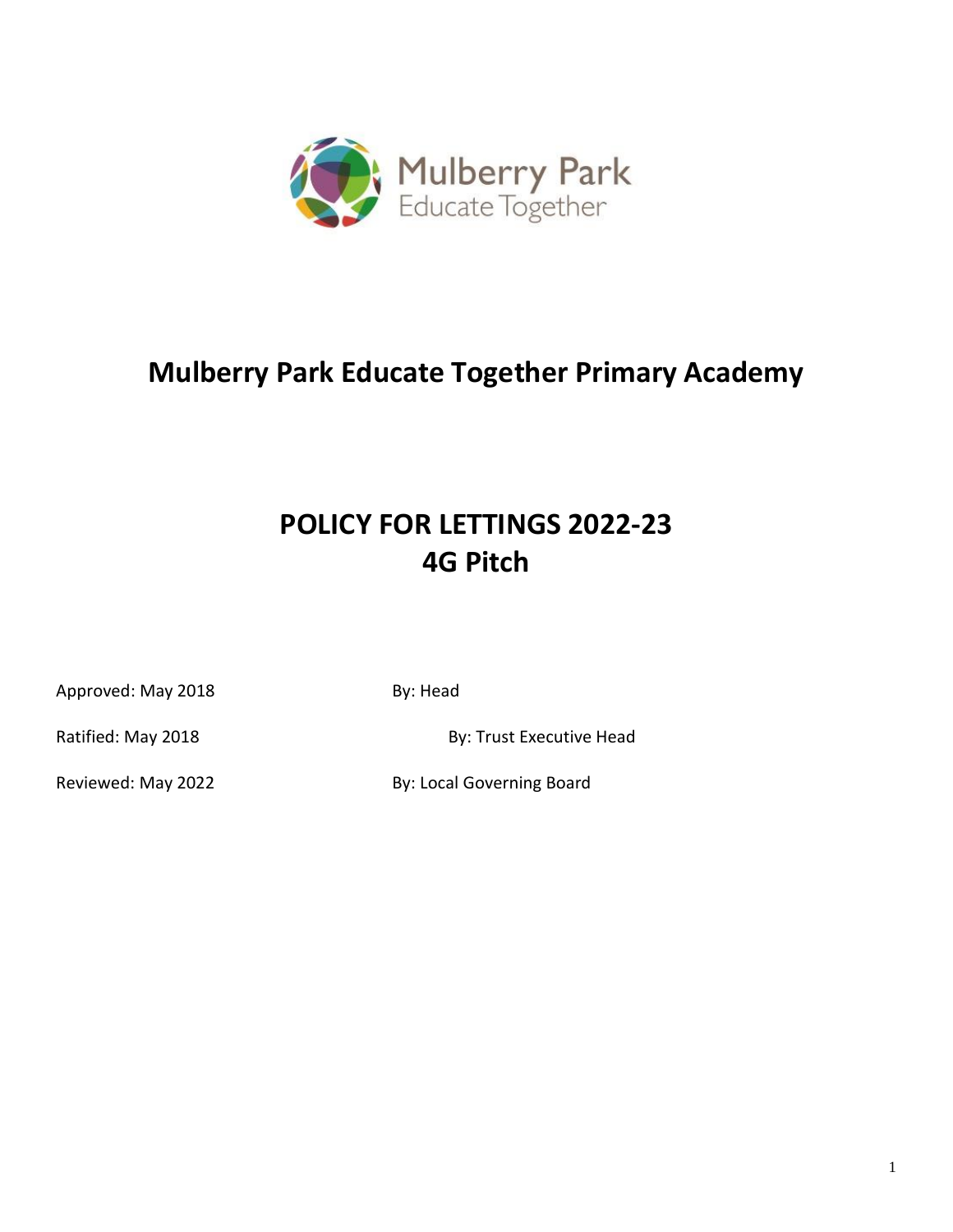# **This lettings agreement (the "Agreement") dated 25th May 2022**

## **Between:**

### Mulberry Park Educate Together Primary Academy

### Address: Mulberry Way, Combe Down, Bath, BA2 5BU (the "Landlord")

## **And**

## The hirer

## **The facilities to be let at Mulberry Park Educate Together Primary Academy, Mulberry Way, Combe Down, Bath, BA2 5BU are:**

- The 4G pitch
- Car park
- MUGA
- School hall

## **Mulberry Park Educate Together Primary Lettings Policy**

### **LETTINGS POLICY**

## **1. Adoption**

ETAT (Educate Together Academy Trust) for Mulberry Park ET have adopted the lettings policy set out below.

## **2. Introduction**

ETAT regard the Academy building and grounds, including the 4G pitch and MUGA, as a community asset and will make every reasonable effort to enable them to be used as much as possible.

However, the overriding aim of ETAT is to support the Academy in providing the best possible education for its pupils, the promotion of equality of opportunity and the community cohesion of the local area. Any lettings of the premises to outside organisations will be considered with this in mind.

## **3. Definition of a letting**

A letting may be defined as:

"Any use of the Academy buildings and grounds by parties other than the Academy and its partners. This may be a community group (such as a local music group or rugby team), or a commercial organisation (such as the local branch of 'Weight Watchers')".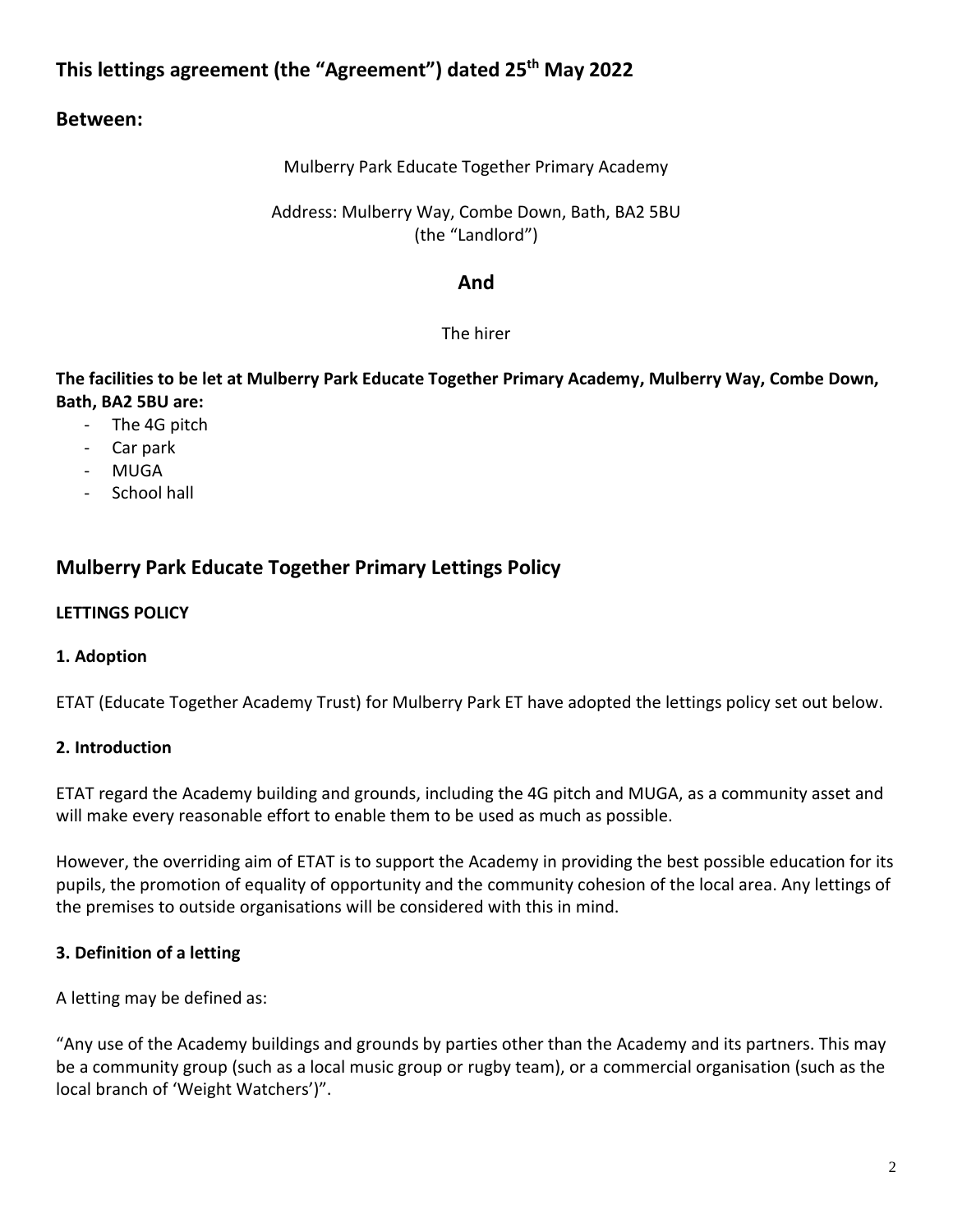The following activities fall within the corporate life of the Academy. These activities are not considered to be lettings and costs arising from these uses are therefore a legitimate charge against the Academy's delegated budget.

- ADC/Trust Board meetings
- Extra-curricular activities for pupils organised by the Academy
- Academy performances
- Family learning
- Parents' meetings
- Parent workshops or coffee mornings
- Meetings of the PTA
- PTA organised events
- Services provided by partner organisations.

## **4. Priority for lettings**

ETAT is mindful of the needs in the local area and has carried out an assessment of local needs. This information has been used to assess the priorities for lettings.

The following lettings are especially encouraged:

- Educational activities open to Mulberry Park ET pupils and their families
- Lettings that encourage wrap around care, breakfast club and the after-school club.
- Recreational activities open to Mulberry Park ET pupils and their families
- Activities organised by local community groups for the benefit of the local community
- Lettings to parents attached to the Academy
- Lettings to people living in the Academy's local community
- Lettings to voluntary organisations
- Lettings to parent support groups
- Lettings to self-help groups
- Lettings to people with a disability
- Lettings to low-income groups
- Lettings to children's groups
- Lettings youth groups

The following activities are not considered to be appropriate for lettings as they are either well provided for in the local area; are not deemed to be compatible with the ethos of the Academy or are not able to be accommodated within the Academy's facilities.

- Commercial activities with little potential to generate income or support for the Academy
- Events selling alcohol
- Activities promoting gambling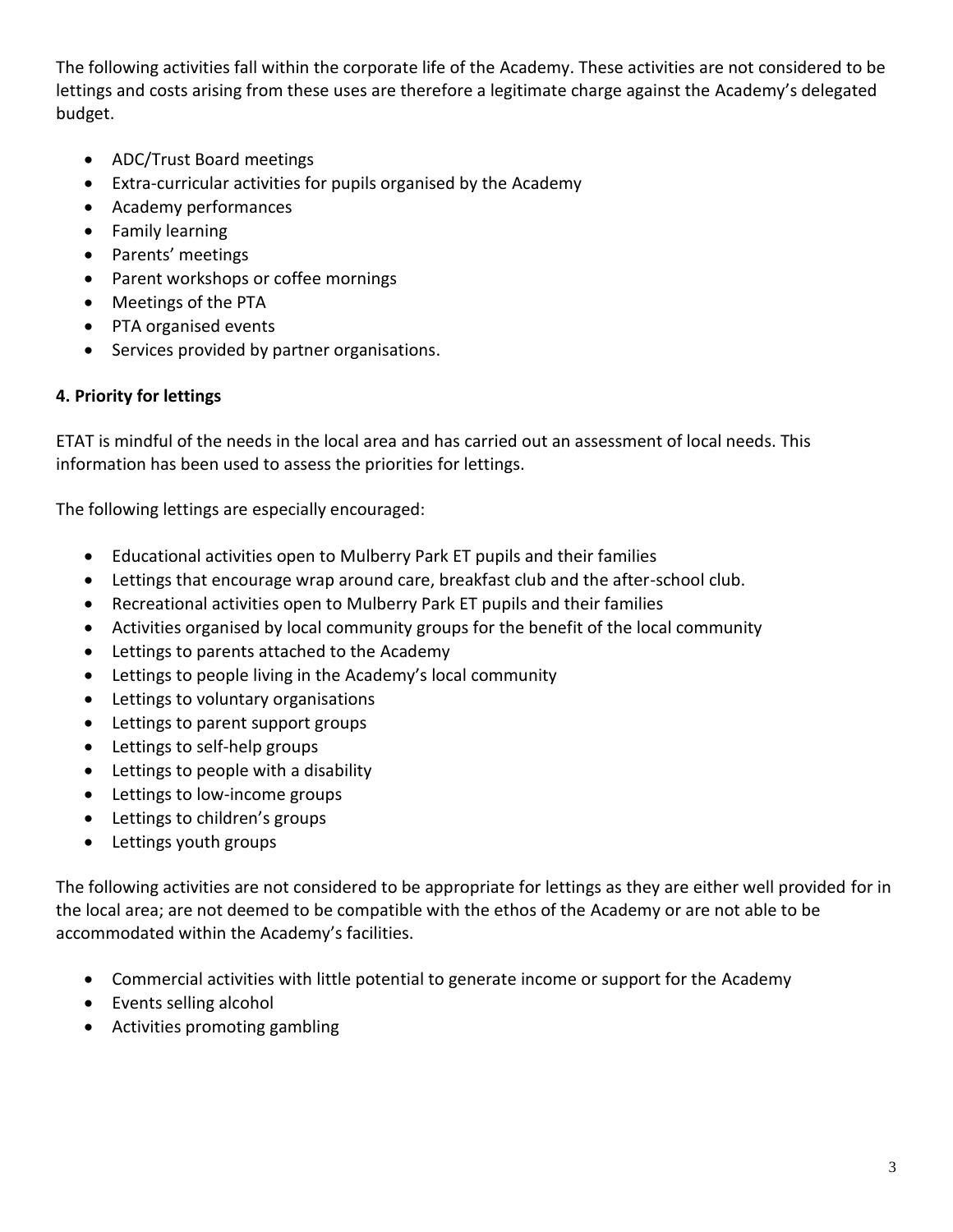## **5. Types of Lettings**

ETAT has agreed to define lettings under the following categories:

- Academy Lettings for activities for pupils or their parents and carers that provide educational benefit to pupils, which the Academy wishes to subsidise
- Community Lettings for other community activities which should be made on the basis of full cost recovery
- Commercial lettings will be charged on a cost plus an income margin for the school

## **6. Charges**

ETAT is responsible for setting charges for the letting of the Academy premises. These are set out in the Schedule of Charges for Community Use.

The scale of charges will be reviewed annually, during the month of April, for implementation from the 1<sup>st</sup> of September that year. Details of current charges will be provided in advance of any letting being agreed.

For the purpose of charging, the Head Teacher and Trust CFO are empowered to determine to which group any particular individual or organisation belongs. They are also able to offer any discounts or agree a subsidy for any lettings, as they deem appropriate. The basis of charging will be determined by the purpose for which a letting is arranged.

The minimum hire period will be one hour. The Academy reserves the right to require a deposit over and above the hiring charge as a surety against damage to the premises (including any equipment) or the premises being left in an unacceptable condition necessitating their incurring additional cost for cleaning, caretaking or other expenses.

ETAT will seek to recover any cost incurred by the Academy that are unavoidable and result directly from the cancellation of a letting. The timescale and charges for cancellations are set out in the Terms and Conditions of use.

All sessions will be invoiced on a half termly basis with invoices sent out during the last week of the term prior with payment needed before the first session.

## **7. Letting times, available facilities and equipment**

The following times, facilities and equipment available are agreed as follows:

8am - 5pm at weekends: School Hall Small meeting rooms

4.30pm – 9.30pm weekdays: 4G pitch MUGA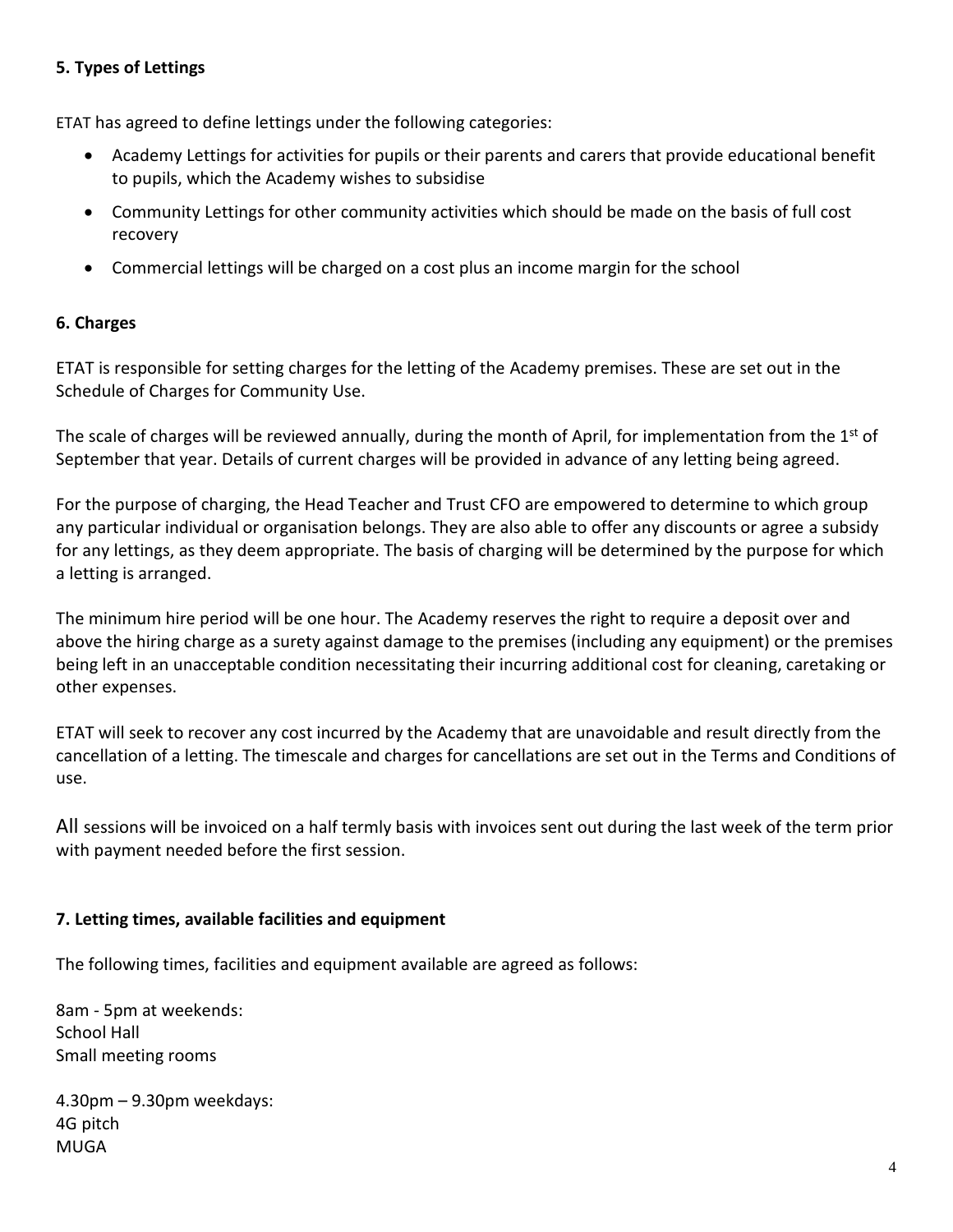9am – 9.30pm at weekends 4G pitch MUGA

Variations to these facilities and times will be subject to the approval of the Headteacher.

## **8. Conduct of users**

This is set out in the Terms and Conditions for use of school premises (attached).

## **9. Security**

The Head teacher has delegated authority to determine the security risk for each letting and will be responsible for allocating a continuous security presence or other control measures.

## **10. Management of lettings**

ETAT has delegated day-to-day responsibility for lettings to the Headteacher and Trust CFO in accordance with ETAT's policy. Where appropriate, the Headteacher may delegate all or part of this responsibility, such as security and child protection to other members of staff, whilst still retaining overall responsibility for the lettings process.

If the Headteacher has any concern about whether a particular request for a letting is appropriate or not, she will consult ETAT's CFO (Chief Finance Officer).

An Annual report on lettings will be made to the CFO and will include information on users, finances, incidents and accidents, enquiries, and any lettings refused.

## **11. Considering applications for lettings**

Organisations seeking to hire the Academy premises should approach the Headteacher. Details of charges and conditions of use should be given or referred to.

An Initial Request Form or email of enquiry should be completed at this stage. A record of all enquiries should be kept on file.

The Headteacher will decide on the application with consideration to:

- the priorities for lettings agreed by ETAT and set out in the Academy's lettings policy.
- the availability of the facilities and staff
- the Academy's Equality, Health and Safety, Child Protection (Safeguarding) policies
- the health and safety considerations such as numbers of users, type of activity, qualifications of instructors etc.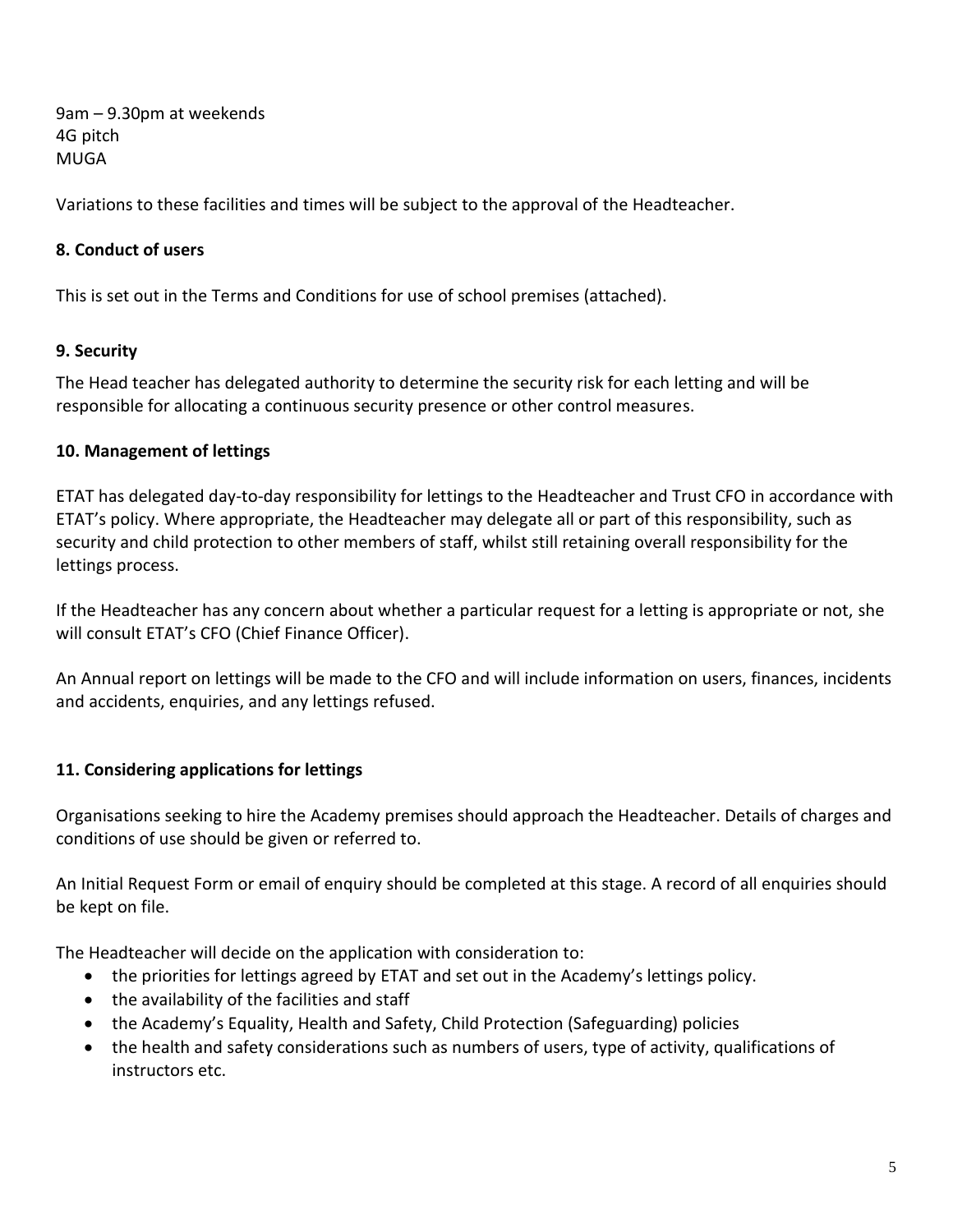### **12. Issuing a Lettings Contract**

Once a letting has been approved, a letter or email of confirmation will be sent to the hirer, enclosing a copy of the terms and conditions and the Lettings Contract.

The Lettings Contract should then be signed and returned to the Academy. The Academy shall be in receipt of these signed copies before a letting takes place.

The person applying to hire the premises will be invoiced for the cost of the letting, in accordance with ETAT's current scale of charges. We will seek payment in advance in order to reduce any possible negative debts and or a deposit to cover damage. A guarantee card should support cheques wherever possible.

An official receipt will be issued for all payments received. All lettings fees received will be paid into the school's individual bank account. The income and expenditure relating to lettings should be clearly recorded by the school and reported under the guidelines in the Financial Management Manual.

The Headteacher on behalf of ETAT has the right to refuse an application, and no letting should be regarded as "booked" until approval has been given in writing and payment received in full. The reason for refusals should be recorded on the bottom of the application for lettings form and fully explained to the enquirer.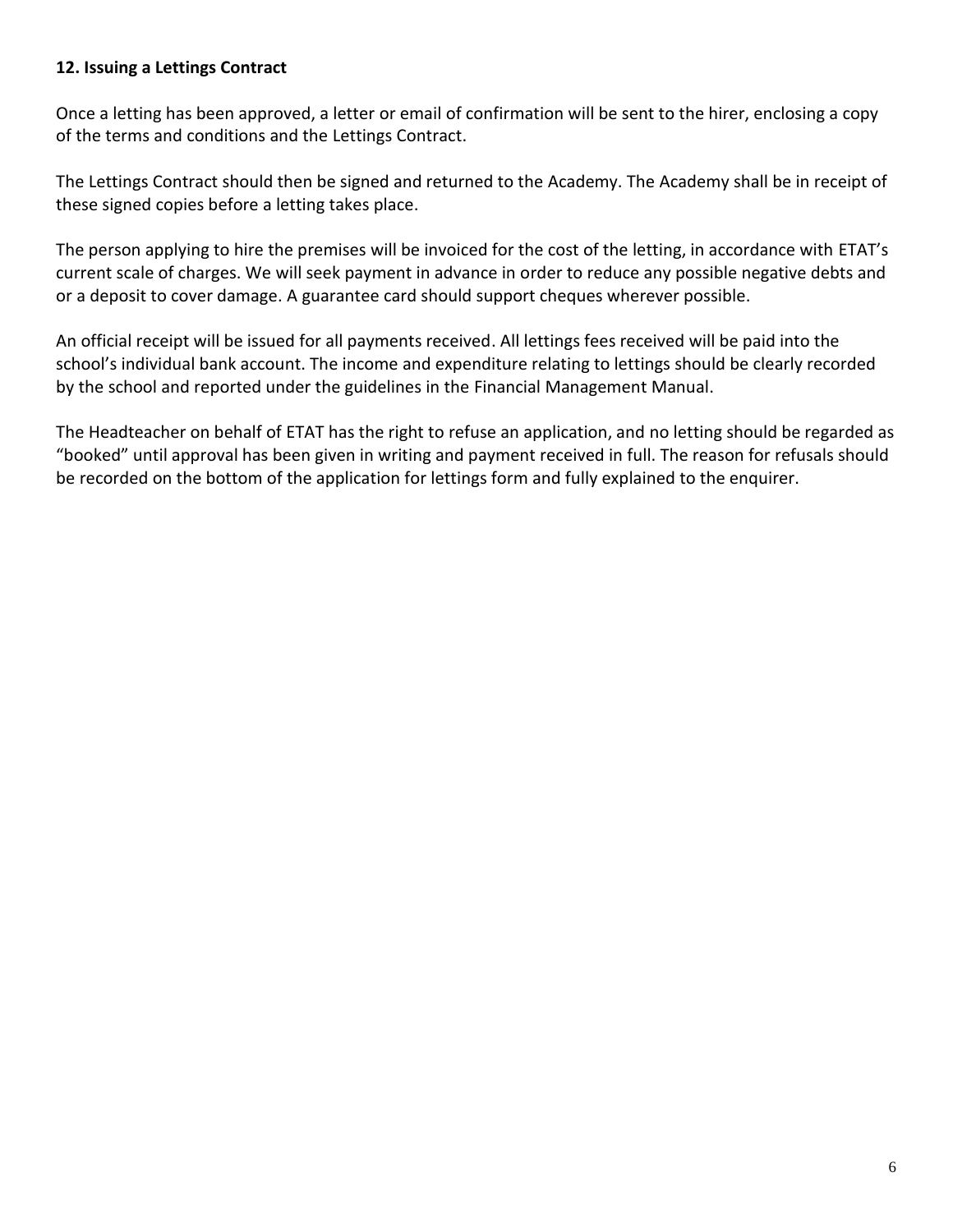## **Terms and Conditions**

### **EQUIPMENT AND ACCOMMODATION**

- A The hirer must pay the Academy the cost of making good any damage to property that may ensue. The hirer must clear away any rubbish and leave the premises in the condition in which they were found.
- B Any desks, furniture or equipment in the room or pitch hired must not be interfered without the prior approval of the Headteacher.

Standing on seats, furniture, window sills or climbing the fence, goal posts etc. is not permitted.

Fittings, fixtures or decorations of any kind are not allowed, other than temporary arrangements that require no nails, screws or other fixed devices that would damage any part of the premises.

- C Chalk, resin or polishing materials may not be used on floors.
- D The lighting arrangements of the premises must not be supplemented or altered. Specialist equipment such as a public address system must not be installed by the hirer, except with the express approval of the Headteacher
- E Specialist rooms and equipment (including gymnastic equipment, public address systems, sound systems etc.) are not included in the letting arrangements unless specifically mentioned in the letting form and approved by the Headteacher. The hirer is responsible for their proper use if approved.
- F The Academy does not provide first aid facilities for the hirer or guarantee access to a telephone for calling assistance during lettings. Hirers should make their own arrangements in this respect.
- G Chairs installed in the premises may be used by special arrangement. The Academy does not undertake to provide suitable chairs or seats for use by the hirer. Any furniture provided by the hirer must be removed immediately after the end of the letting. No items are to be left on the Academy premises.
- H The hirer must ensure that any rubbish within the 4G pitch/MUGA is taken off site at the end of each session. No litter is to remain on the school grounds.
- I Football and netball goals must be left in the position that they are found in.
- J Any loss or damage to the coded padlocks is the responsibility of the hirer. The hirer is responsible for ensuring that the padlocks are locked and the site is secure before leaving. The padlock code must not be shared with anyone and must not be visible.
- K Any equipment e.g. goal posts, footballs etc, that is on the pitch which does not belong to the organisation hiring the space must be left where it is found.
- L Under no circumstances should organisers leave the space that they have hired to retrieve balls etc. Climbing of the fences surrounding the pitches is strictly forbidden.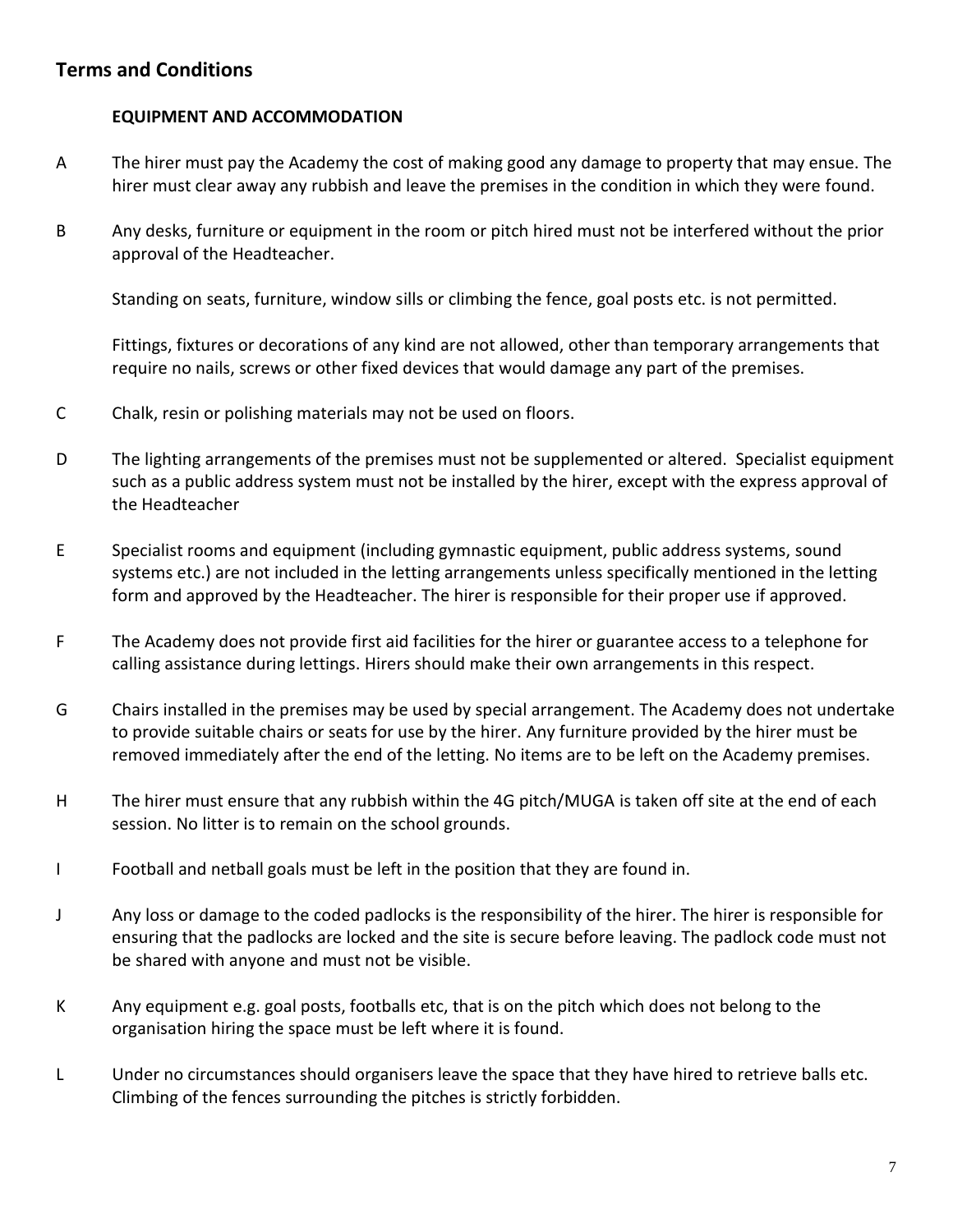### **LEGAL REQUIREMENTS**

- M The hirer must comply with the legal requirements concerning consumption of intoxicating liquor, music, singing and dancing licences, theatre licences and copyright. The hirer must not apply for licences without the specific approval of ETAT.
- N The hirer must comply with any legislation in force at the time of the letting. If the letting is for any play or entertainment provided for children, it is the responsibility of the hirer to station a sufficient number of responsible adults to prevent more children being admitted to the building/outdoor spaces than can be safely accommodated there and to control the movement of the children while entering and leaving the building/outdoor spaces and to take all other reasonable precautions for the safety of the children.
- O The hirer will to the best of their endeavours ensure that the requirements of the Race Relations Act 1976 (in particular the need to promote good relations between persons of different racial groups) are observed at all times throughout the letting.
- P The hirer is specifically forbidden to use or allow the use of the hired premises or grounds for any illegal or immoral purposes and shall not carry on any activity so as to cause nuisance or annoyance to other users of the premises or neighbouring or adjoining premises.

## **INSURANCE**

- Q It is the responsibility of the hirer to have public liability insurance covering them to the amount of £5million.
- R Evidence of the insurance must be shown to the Academy before the letting commences. A copy will be retained on file with regards to expiry dates of hirer's insurance. This will be checked on a yearly basis.
- S The Academy is not responsible for any loss, damage or accidents incurred during the use of these facilities.

## **CONDITIONS OF PREMISES**

- T While ETAT give no guarantee as to the fitness, suitability or condition of the premises at the commencement of the letting, every effort will be made to see that the premises are in a reasonable state.
- U Hirers are responsible for ensuring that the premises are left tidy and free of litter when they leave the site.
- V It is the hirer's responsibility to ensure that any damages are reported to the school immediately.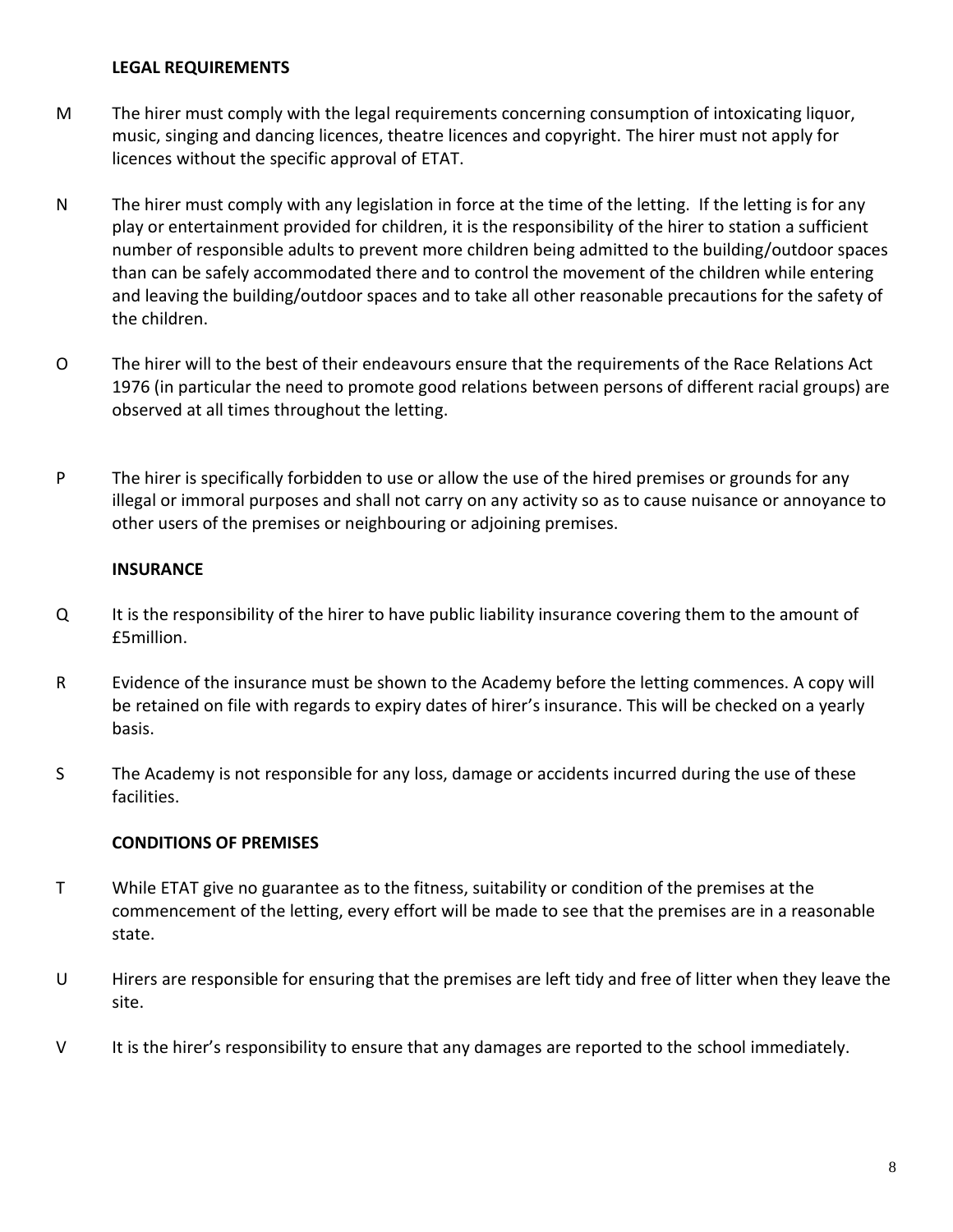#### **PAYMENT AND BOOKING**

- W Invoices will be sent for the following term's booking during the last week of the term prior. Payment will be due before the first session on the booking form.
- X In order to secure the booking, full payment for the following term is needed. Failure to pay will result in the booking being cancelled.
- Y Once payment is received and booking is confirmed, any changes to the booking will not be reimbursed.

#### **COMPLIANCE WITH CONDITIONS**

- Z Failure by the hirer to comply with any of the above conditions, whether intentionally or not, may be deemed by ETAT to be a just cause for the immediate cancellation of any letting or series of lettings.
- AA The Headteacher has the right to terminate any booking if the above is not adhered to.